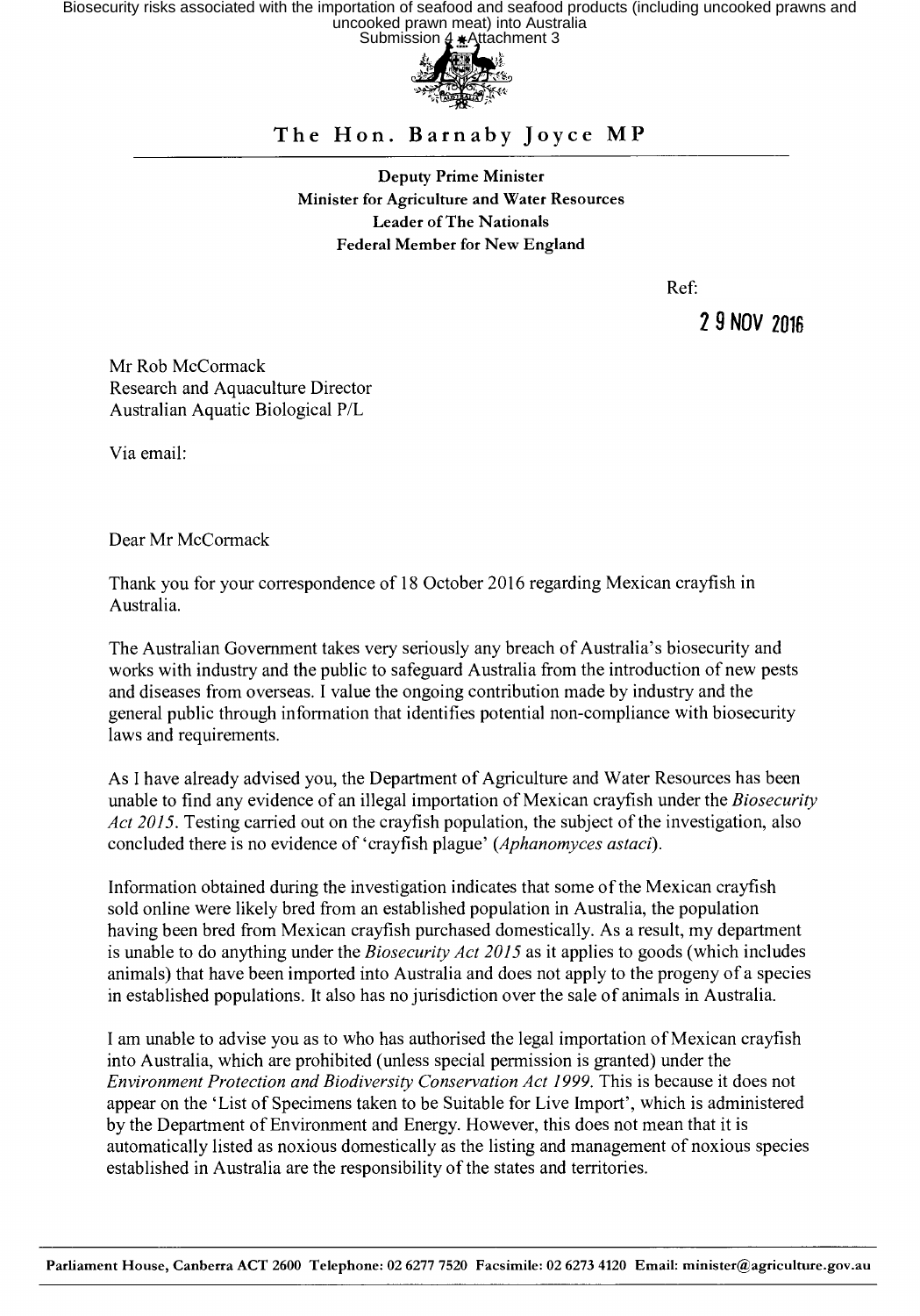In Victoria, lists of noxious species are managed by the Department of Economic Development, Jobs, Transport and Resources (DEDJTR) through the *Fisheries Act 1995* (Vic). **I** recommend contacting DEDJTR and the Victorian Minister for Agriculture, the Hon. Jaala Pulford MP, in relation to listing Mexican crayfish as a noxious species in Victoria.

My department has referred this issue to both the Invasive Plants and Animals Committee (IPAC) and the Sub-Committee for Aquatic Animal Health (SCAAH), which include membership from state and territory and Commonwealth governments. IPAC met on 15 November 2016 and referred the issue to the Freshwater Fish Expert Group for consideration and further advice. For your reference **I** have included a contact list for this group (Attachment A). SCAAH will next meet in early to mid-December 2016.

You may also wish to raise this matter with the Hon. Josh Frydenberg MP, Minister for the Environment and Energy, who is responsible for the *Environment Protection and Biodiversity Conservation Act 1999.* 

Thank you for bringing your concerns to my attention. I trust this information is of assistance.

Yours sincerely

Barnaby Joyce MP

**Attachment A:** Freshwater Fish Expert Group: State/Territory and stakeholder contacts.